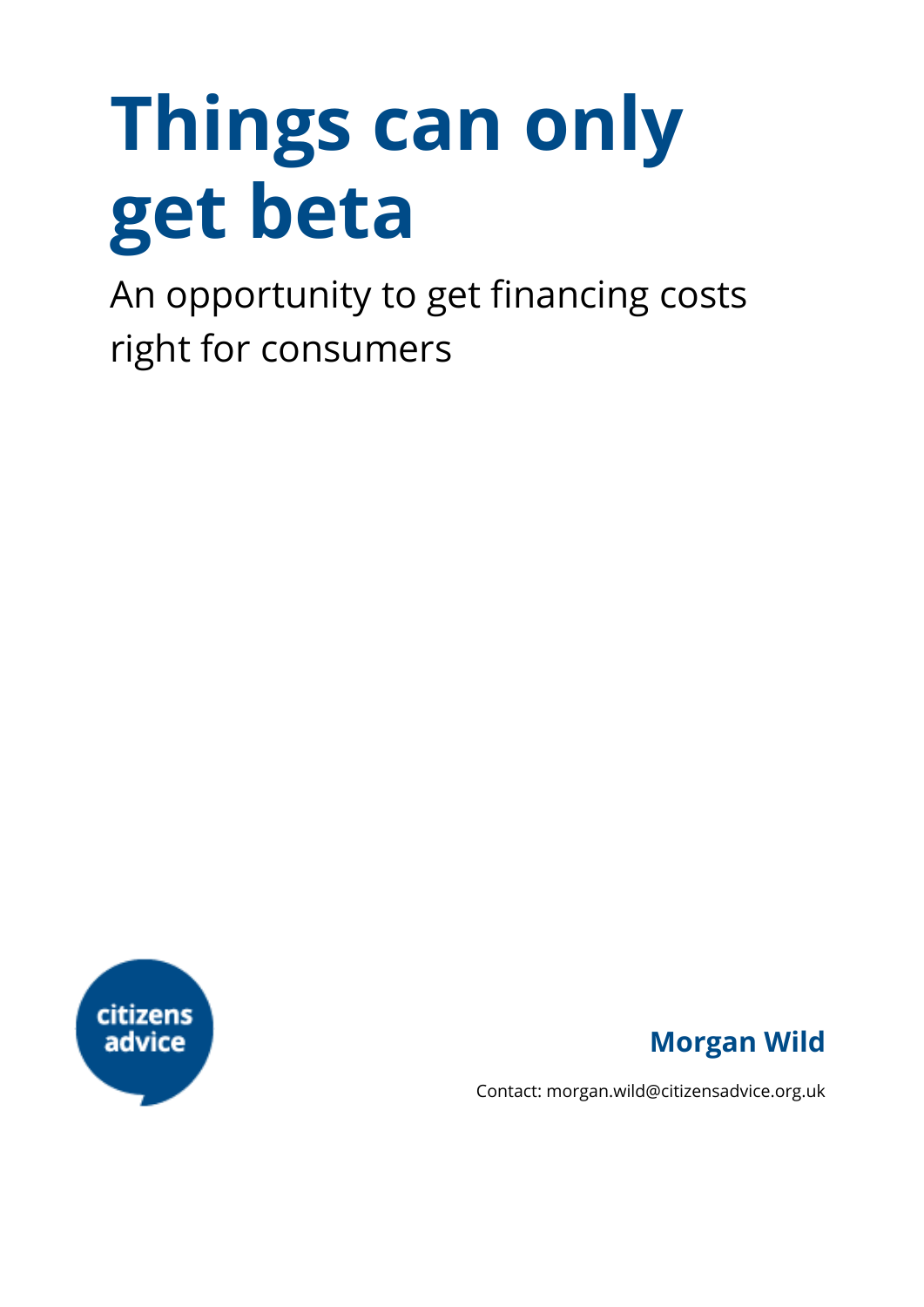### **Contents**

| Summary                                 |    |
|-----------------------------------------|----|
| Why does the cost of investment matter? | 4  |
| The current regulatory approach         |    |
| What regulators get wrong               | 11 |
| What does this mean for consumers?      | 14 |
| Recommendations                         |    |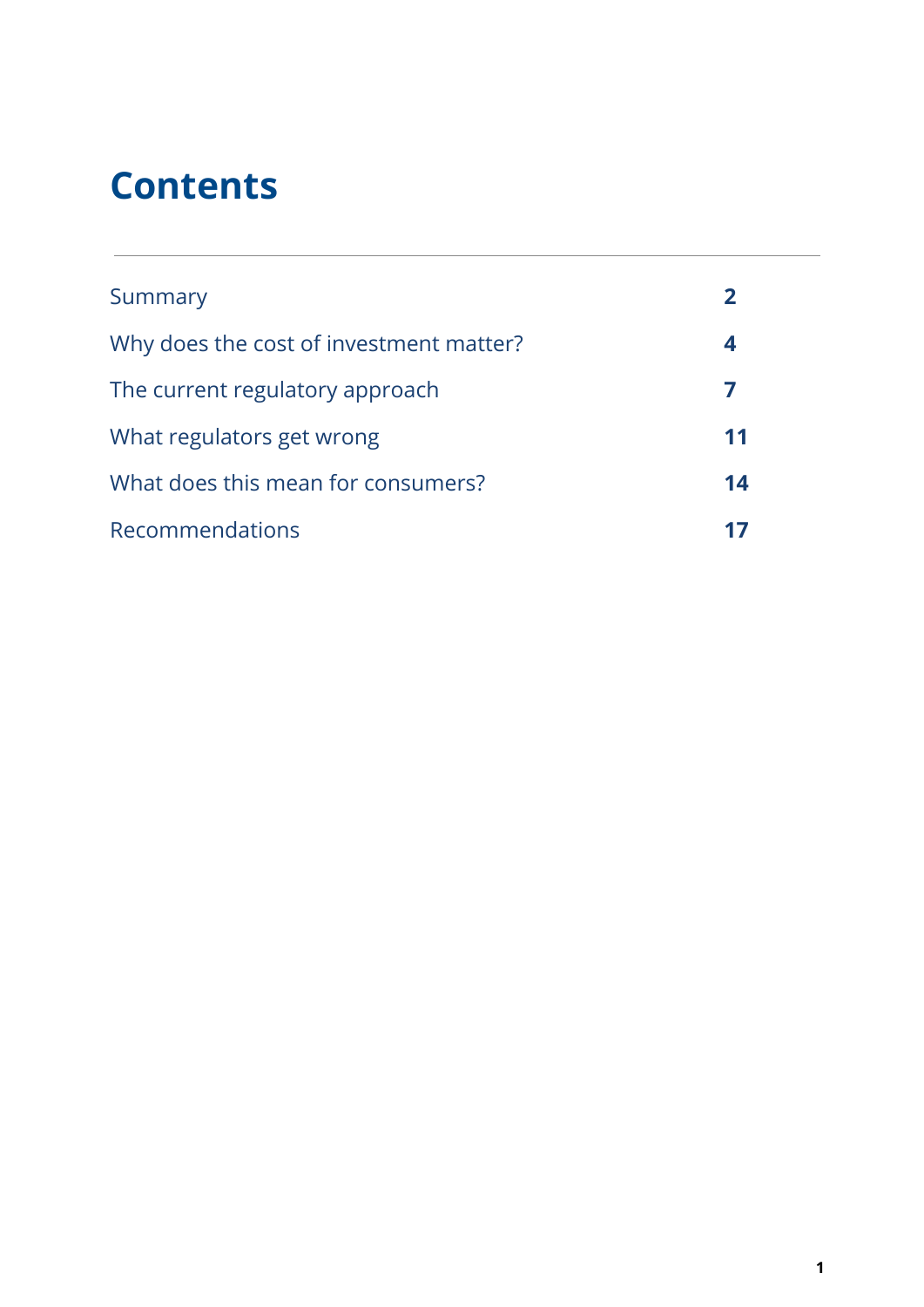# **Summary**

Much of the basic infrastructure of our economy - the pipes and wires that take electricity, gas and water to your home, many of the cables that provide our internet connections, our sewers, our rail tracks, our larger airports - are natural monopolies.

Competition here is limited: while there can be competition at the retail end over (for example) customer service and the cost of energy, it doesn't make sense to build competing wires and pipes to connect these services to your home. Regulators therefore set limits on the amount of revenue these infrastructure companies are allowed to collect $^1$ .

This paper focuses on the cost of financing this infrastructure - in particular, the underlying risks that are one of the primary drivers of how much it costs to attract investment - and, consequently, of household energy bills. Specifically, it deals with a concept in financial theory called *the equity beta* - a numerical measure of risk.

Regulators have a duty to set prices at a rate that enables necessary investment, but does not overreward investors at the cost of consumers. It is a duty they have not succeeded in: as the previous Chief Executive of Ofwat, the water regulator, has argued, *"over the past twenty years, the direction of error has been consistently in favour of companies rather than customers."* 2

As they decide the next round of price agreements with companies, regulators have the opportunity to - arguably for the first time - err on the side of consumers. Early signs are positive: both Ofgem, the energy regulator, and Ofwat have indicated that firms should expect far lower profits. Many energy network companies have already recognised that their profits are excessive and voluntarily returned or deferred investment, reducing consumers' current bills by  $E390m^3$ .

But more needs to be done. In particular, regulators still overestimate the underlying risk of these monopoly businesses. It has always been intuitively plausible that these are low risk businesses: their revenue is all but guaranteed by regulators. And as lower risks require lower reward, this has material consequences. Regulators assumed a much higher risk than can be justified, with higher bills as a consequence.

A landmark study into capital costs, commissioned by regulators, suggests where they may have been going wrong. Three of its authors suggest that the risks to investors - the equity beta - could be significantly lower than previously thought. Using an alternative methodology, the best estimate of underlying risk falls significantly. For the energy market alone, we estimate that the additional consumer savings could be **up to £4.1bn** - that is, over and above the £5bn reduction in company profits that Ofgem has already indicated is plausible.

This study is particularly important for Ofgem, who will soon decide its methodology for the next price agreement. Most importantly, the alternative methodology is implementable and defensible and commands the agreement of the majority of experts commissioned to study

<sup>1</sup> This is even true of the infrastructure that is in government hands (like Scottish Water & Network Rail): their revenue is set by an independent regulator like privately owned assets.

<sup>&</sup>lt;sup>2</sup> [Future of Utilities - Water 2017,](https://www.ofwat.gov.uk/wp-content/uploads/2017/11/Cathryn-Ross-speaking-notes-Future-of-Utilities-Water-2017-21-November-2017-FINAL.pdf) Cathryn Ross, 2017

<sup>&</sup>lt;sup>3</sup> [The postcode lottery in energy profits](https://www.citizensadvice.org.uk/Global/CitizensAdvice/Energy/Regional%20analysis%20-%20networks), Citizens Advice, 2018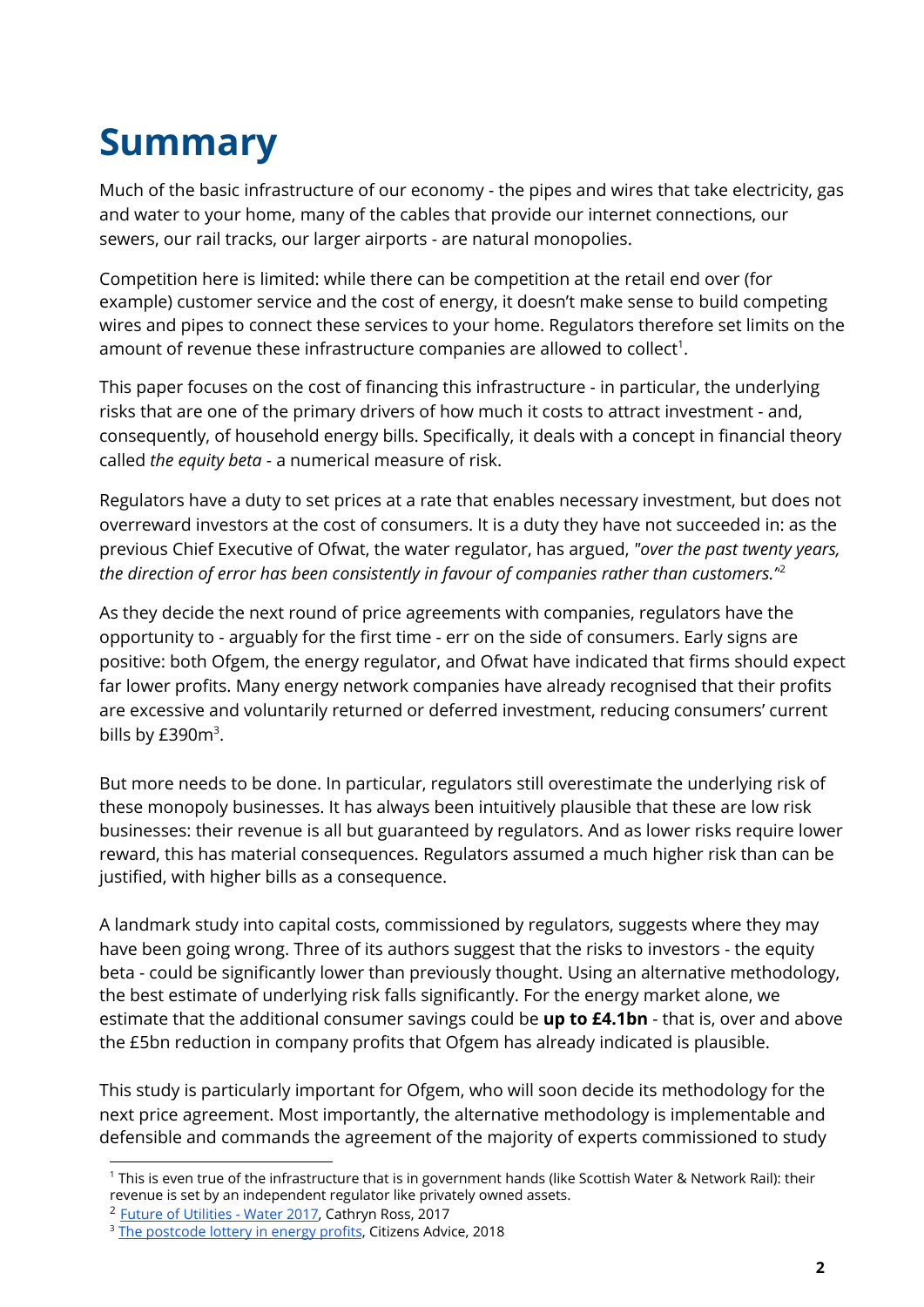this question. Having commissioned experts to study the best available evidence, Ofgem should follow their recommendations.

These would represent a very significant reduction in energy network companies' returns to equity and Ofgem would rightly need to examine whether such adjustments were consistent with their duty to make sure that these companies are financeable. However, this cannot be an excuse for ignoring the empirical evidence. If the data indicates that the cost of equity is indeed this low, Ofgem should not be constrained by financeability tests or concerns. A separate assessment on financeability can be made following its cost of equity decision.

### **Recommendations**

Subject to satisfactory further research, we recommend adopting the alternative approach outlined in the UK Regulators Network cost of capital investigation<sup>4</sup>, as it forms the best available evidence on the subject. However, there are outstanding questions to answer - and these questions deserve full and prompt analysis. A full description of what research we think is required is included in subsequent sections, but in brief we recommend Ofgem, in collaboration with other regulators:

- **1.** Extend the analysis beyond the two listed companies (Severn Trent & United Utilities) considered to all relevant comparator companies.
- **2.** Conduct further, robust statistical tests on the appropriateness of the proposed beta estimation, including the use of lower frequency data and a longer time series of stock returns.
- **3.** Analysis points to strong evidence that a core assumption of the current method of beta estimation for high-frequency data is violated, and therefore the use of the method is not defensible. Further research should be undertaken to establish whether the existing methodology is as flawed as this suggests.

Collectively, these steps will refine the methodology for estimating the raw beta. However, the analysis contained in the UKRN report also casts doubt on the current practice of adjusting the raw beta estimate in line with regulatory assumptions regarding the balance between debt & equity funding. We therefore also recommend:

**4.** Following their decision on raw beta estimation, Ofgem should examine whether the benefits of reduced near-term consumer bills by using raw beta data are outweighed by the *potential* long-run effects on company incentives.

These are difficult questions and reaching an answer will require judgement alongside statistical estimation. But Ofgem has the time to conduct this research: the next price agreements don't formally begin until 2021 at the earliest. If this did require making decisions on capital costs later in the process, so be it - the size of the potential prize is considerable.

Regulators have got these decisions wrong in the past. This is not (just) an academic debate over correct econometric techniques. These add to energy bills that households can't avoid and - often - can't afford. It's time to get it right.

<sup>&</sup>lt;sup>4</sup> [Estimating the cost of capital for implementation of price controls by UK regulators,](http://www.ukrn.org.uk/news/estimating-the-cost-of-capital-for-implementation-of-price-controls-by-uk-regulators/) Wright et al., 2018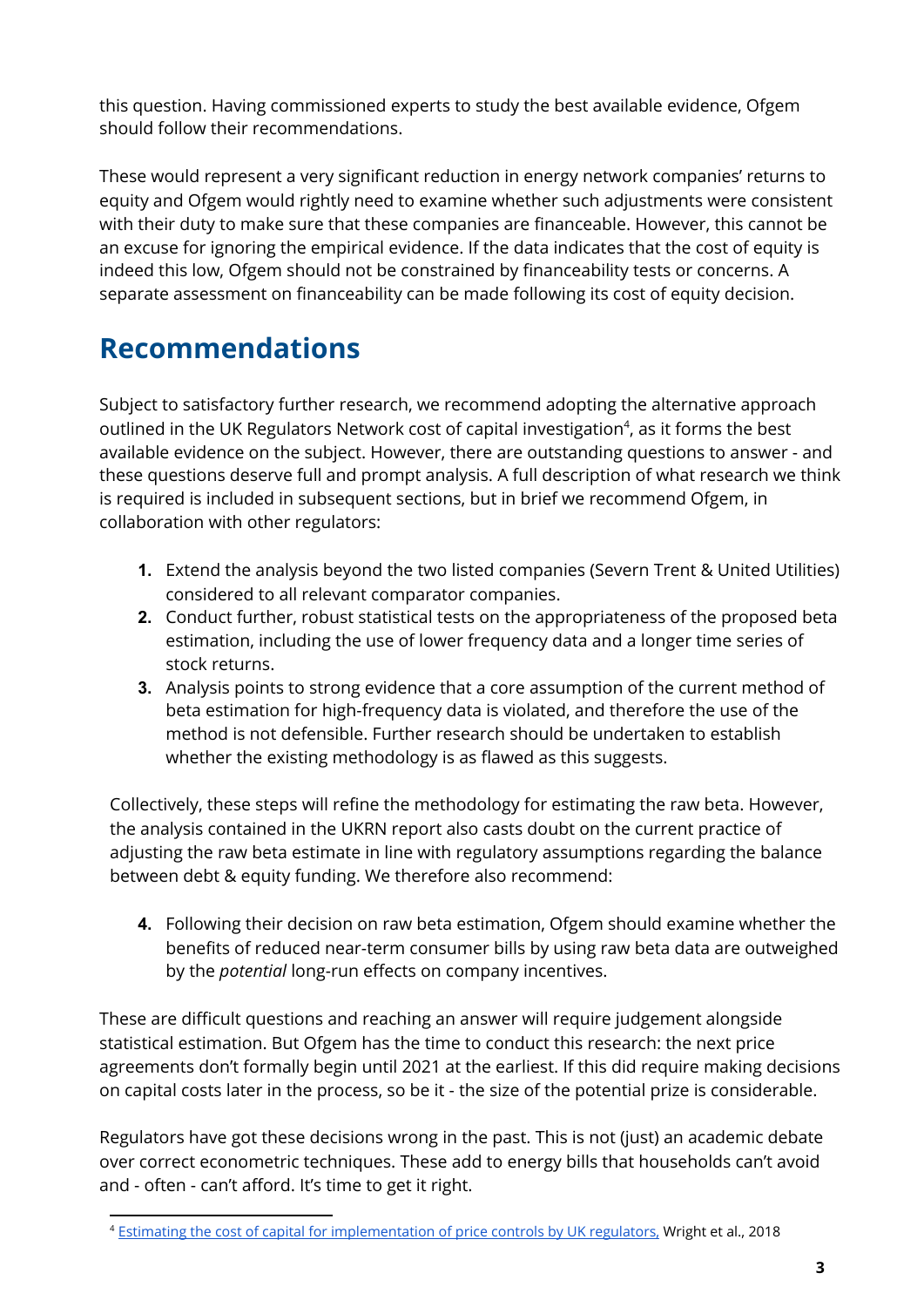# **Why does the cost of investment matter?**

Much of the basic infrastructure of our economy - the pipes and wires that take electricity, gas and water to your home, much of the vast network of cables that provide our internet connections, our sewers, our railways, our larger airports - are natural monopolies. This paper focuses on the cost of financing this monopoly infrastructure - in particular, the underlying risks (the *equity beta*) that are one of the primary drivers of how much it costs to attract investment.

Starting in the late 80s, policy makers began to place many of these assets in private hands. This wasn't because they thought there would be effective competition between rival assets, but because they hoped that - if strict limits were placed on their prices private companies might deliver more efficiently than the previous state-run monopolies had.

And limits on prices are the crucial part of this: otherwise monopoly companies would just do what is in their shareholders' best interest - charge a monopoly price. That is, rather than charge a price that reflects the cost of providing these services, they would charge the price that maximises their own bottom line. Given how much we need these essential services, left unchecked that price could be very high indeed. The regulator's role as watchdog of prices and scrutiniser of profiteering is therefore crucial to the whole model of private provision working.

Pylons and sewers and airports are, however, very expensive. They require a lot of capital investment and that capital has a cost - investors and creditors still require a certain return. If they don't get that return, they won't invest or lend money. Getting the balance between minimising the cost of investment for consumers while making sure that the necessary investment takes place is one of the key challenges regulators face.

### **What is the cost of equity?**

Companies finance themselves in two ways: through loans with agreed repayments, or through selling a share in the business, guaranteeing investors a proportion of the profits, if such profits materialise.

Returns to investors form the majority of the cost of capital - because, while only a minority of capital is financed by equity (35%-45% in most regulated monopolies), it requires a much higher return than debt. It's therefore a major driver of consumers' costs.

#### **What makes up the cost of equity?**

Regulators tries to estimate the cost of equity to decide what a reasonable rate of return for investors is. There are three elements to the cost of equity: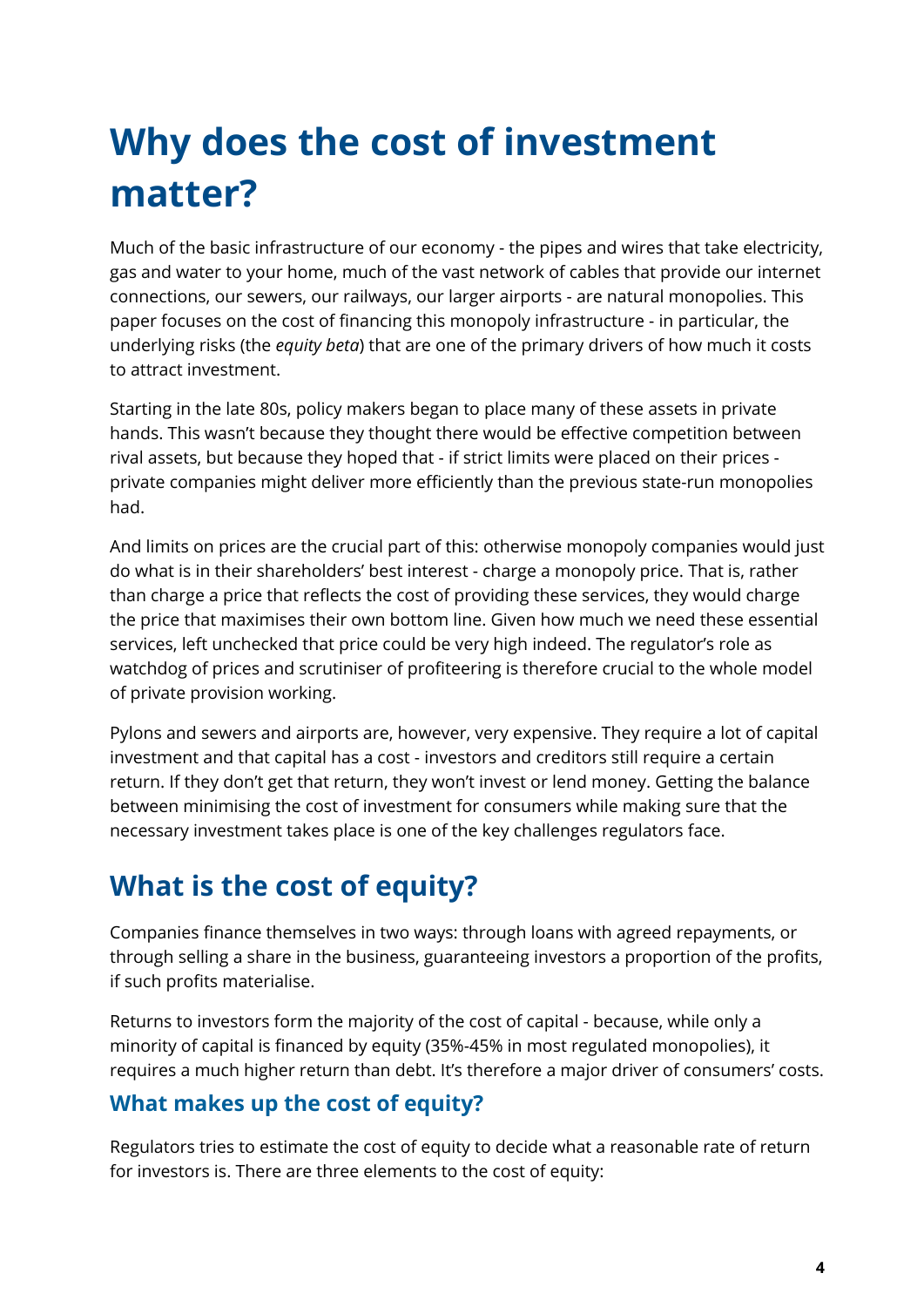- **1. The risk-free rate -** this is the hypothetical return on an entirely safe investment. In principle, an investor wants some return to put their money even in the safest investment, to compensate them for foregoing the opportunity to spend that money today. The proxy usually used for estimating this is the return on Government's bonds (the closest to risk-free you can usually get).
- **2. The equity premium** this is the average market return on investment, over and above the risk free rate. This makes sure that investors are getting sufficient return compared to what else they could invest their money in. If they don't, investors will vote with their feet and our infrastructure won't get the investment it needs.
- **3. The equity beta** The equity beta is intended to capture the riskiness of an investment. The higher the risk, the more you want the expected return to be after all, there's a higher chance that you end up with nothing. The equity beta is a numerical measure of this risk: specifically it compares a stock's volatility to the volatility of the whole market. You multiply the beta by the equity premium to arrive at the risk-adjusted return. If the beta is higher than 1, then the investment is riskier than the average market investment. If it's lower than 1, it's lower than average risk.

Regulators take these three concepts, and calculate the cost of equity as:

Cost of equity = *risk-free rate* + (*equity premium \* equity beta*)

This paper focuses on that last concept: if the beta's very high, then you'll expect better returns than the average stock return. On the contrary, if it's very low, you should expect returns that are much more modest. And the decision you make about this value has a big impact on consumers' bills: in Energy Consumers' Missing Billions<sup>5</sup>, we argued that setting it at a more appropriate level could take £3bn off consumers bills in the current price agreement.

### **How risky are monopolies?**

Monopolies should be significantly less risky investments than companies in truly competitive markets. After all, for many of these businesses, revenue is all but guaranteed - the regulator has set the price, and most consumers can't opt out of lighting and warming their home. The risk to revenue is low.

And while there can be greater uncertainty over costs - the cost of copper for wires, say, fluctuates beyond companies' control - in practice this uncertainty has been to companies' benefit. Companies know much more about their actual costs than regulators do and regulators have often overestimated companies' costs as a result. In the current price control, energy network companies have had a windfall of £900m due to costs being lower than was expected<sup>6</sup>.

Perhaps most importantly, it is very difficult to imagine government or the regulators ever letting the businesses that run these services fail. The government ultimately wants to

<sup>5</sup> Energy [Consumers'](https://www.citizensadvice.org.uk/Global/CitizensAdvice/Energy/EnergyConsumersMissingBillions.pdf) Missing Billions, Citizens Advice, 2017

<sup>6</sup> Energy [Consumers'](https://www.citizensadvice.org.uk/Global/CitizensAdvice/Energy/EnergyConsumersMissingBillions.pdf) Missing Billions, Citizens Advice, 2017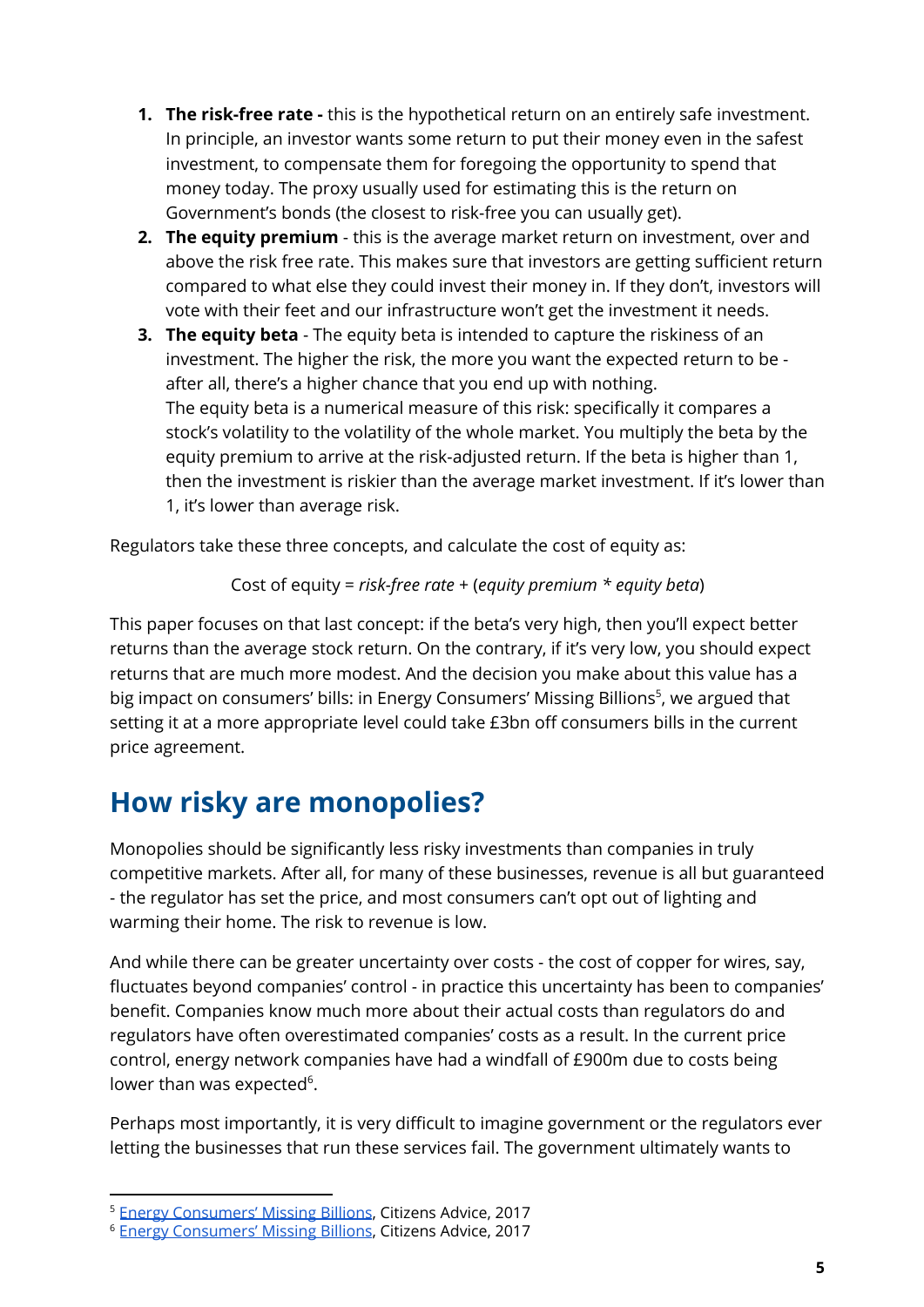keep the lights on and water running. These political incentives matter to the assessment of risk.

So it would be surprising if investors actually thought these investments were as risky as the average company. And while no comprehensive survey on investor expectations exists, Barclays has noted that the increase in National Grid's valuation had been driven by higher returns compared to other similarly low risk investments. Regulators have also suspected that the actual risk is lower than their modelling suggested<sup>7</sup>.

<sup>&</sup>lt;sup>7</sup> Both noted in Estimating the cost of capital for the [implementation](http://www.ukrn.org.uk/news/estimating-the-cost-of-capital-for-implementation-of-price-controls-by-uk-regulators/) of price controls by UK [regulators,](http://www.ukrn.org.uk/news/estimating-the-cost-of-capital-for-implementation-of-price-controls-by-uk-regulators/) Appendix L Terms of Reference, Wright et al., 2018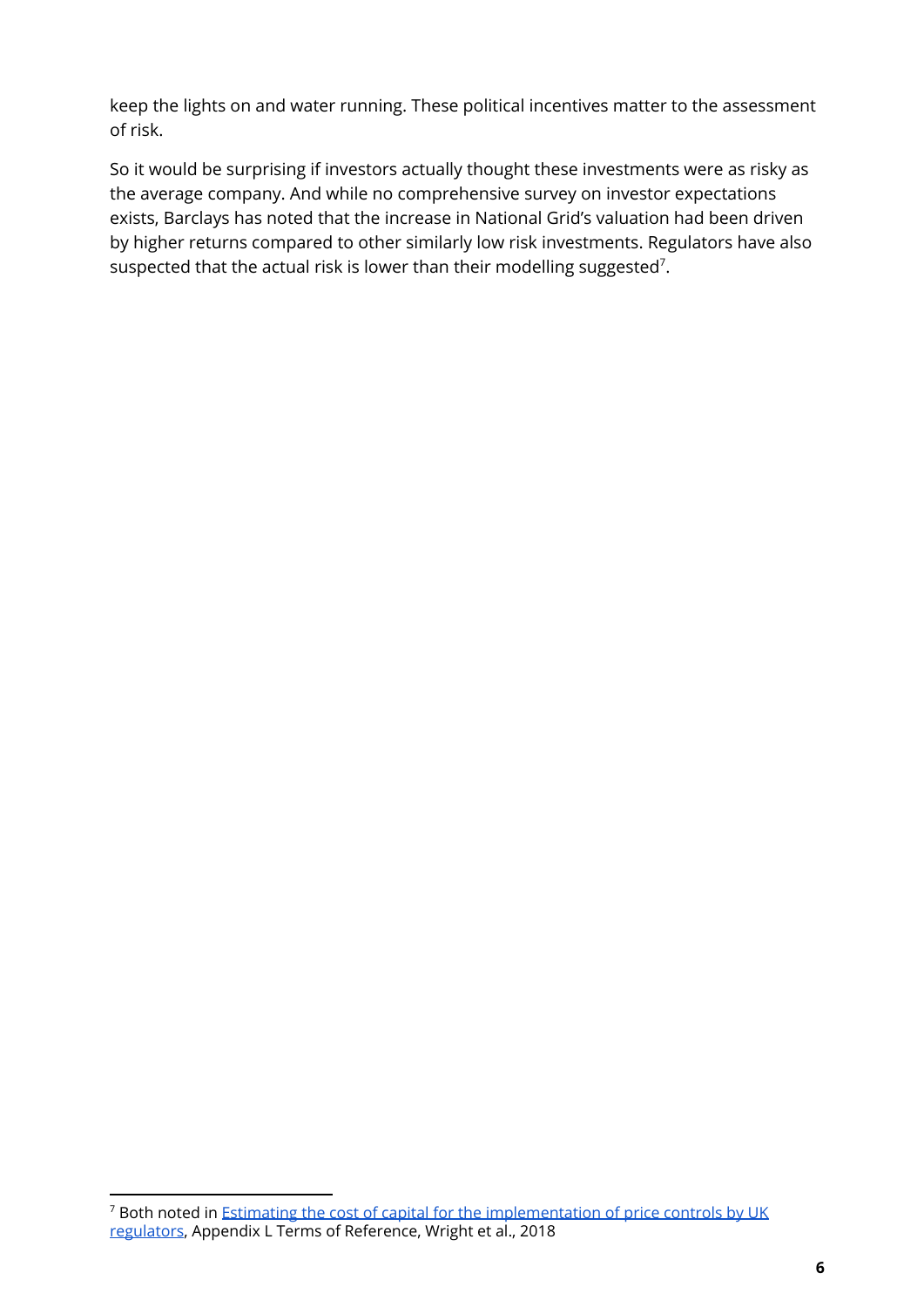# **The current regulatory approach**

Despite this, most regulators have assumed that these companies are close to the risk of the average company (an equity beta of 1). Why has this happened?

Partly, this is because they've been too attuned to firms' interests and not enough to consumers' interests. Regulators have taken the very upper values of what could possibly be justified by standard econometric approaches, and placed less weight on evidence suggesting markedly lower betas. As an Ofgem review found in 2010 $^{\circ}$ , there is 'strong evidence' that it is much closer to around 0.5 using standard measures. This adjustment was never implemented.

But it's also possible that the standard estimation technique was wrong. Regulators, to their credit, commissioned a study to look into whether they've been estimating these costs in the right way all these years<sup>9</sup>. And three of its authors suggest that they haven't, in two specific ways:

- 1) The standard econometric approach to beta estimation may be wrong
- 2) An upward adjustment to the beta that regulators apply to reflect their assumptions on company financing could be unjustified

To understand both these issues, we'll need to examine the standard approach to estimating the equity beta first. The approach that regulators use to estimate betas has the following relevant features:

- 1) They use a linear regression model, on high-frequency (daily or weekly) returns data over a short-time frame (3-5 years)
- 2) They then adjust the estimated beta to reflect companies' assumed financial structure

#### **The standard regression model**

The most common approach to estimating the equity beta for a company is to plot a line of best fit between the daily returns of the company's stock and the daily returns of the stock market, using an Ordinary Least Squares linear regression model. In Figure 1, this is illustrated for the daily returns for United Utilities and for the whole market in 2017.

<sup>&</sup>lt;sup>8</sup> The Cost of Equity Capital for Regulated [Companies:](https://www.ofgem.gov.uk/ofgem-publications/86100/wrightsmithersequitymarketreturnpdf) A Review for Ofgem, Wright & Smithers, 2010

<sup>9</sup> Estimating the cost of capital for the [implementation](http://www.ukrn.org.uk/news/estimating-the-cost-of-capital-for-implementation-of-price-controls-by-uk-regulators/) of price controls by UK regulators, Wright et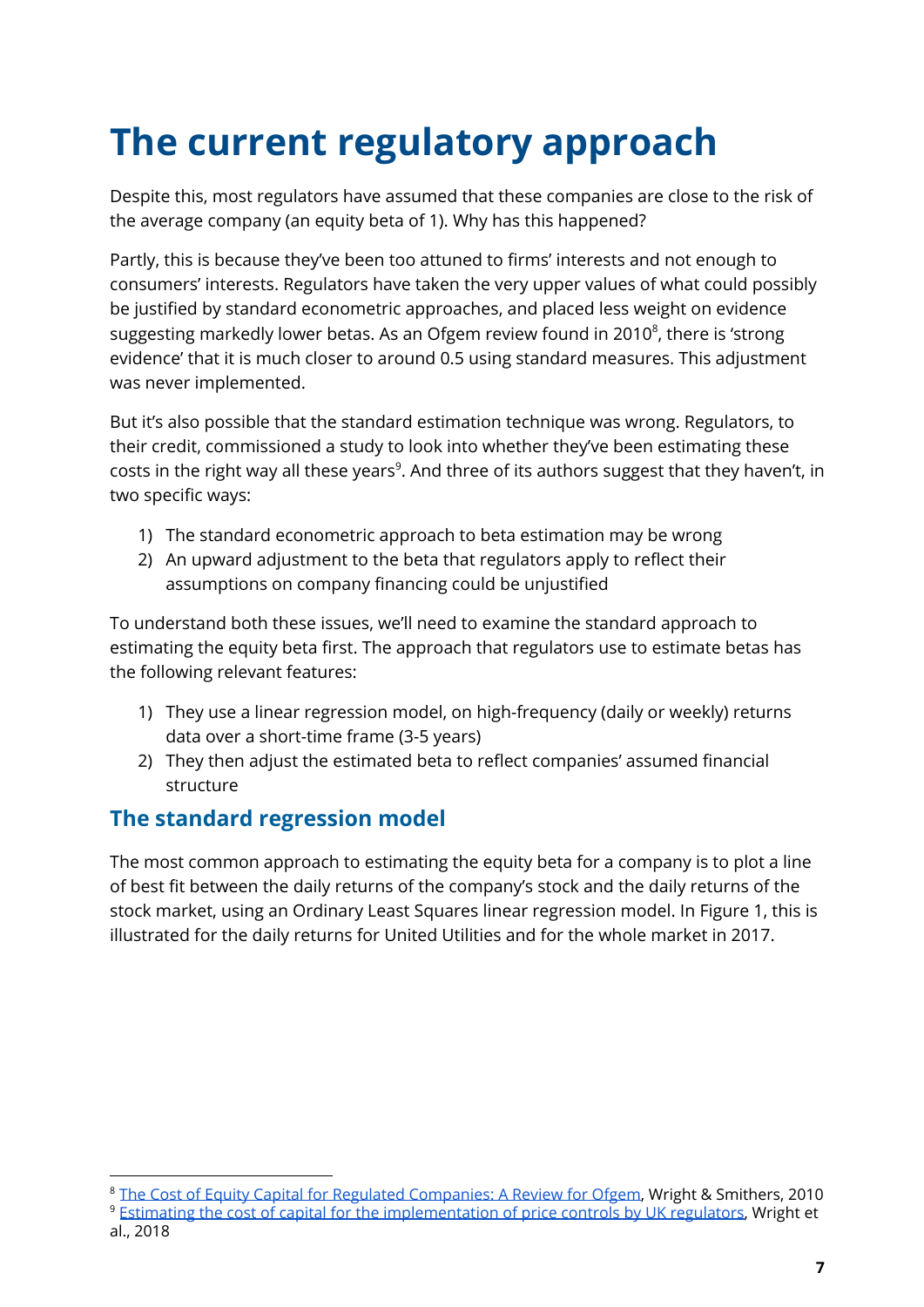



The *slope* of this line of best fit - how much change in United Utilities' return *we should expect* for a given change in the stock market's return - gives us the stock's beta (in this simple illustration, 0.58 in 2017). This provides us the line that has the 'least squares' distance from each of the observations<sup>10</sup>. For any given value in the stock market's return, the slope gives us the best prediction of the stock's return.

This model is appropriate in many cases. But one of the crucial assumptions required for it to be a good prediction is that the variance in the relationship between the variables will be similar over time. To see why this is so, consider a different case - the regression between age and income (Figure 2).

<sup>&</sup>lt;sup>10</sup> In practice, regulators often estimate a 'rolling beta', which performs the same calculation many times over overlapping time periods, but the underlying principle is the same.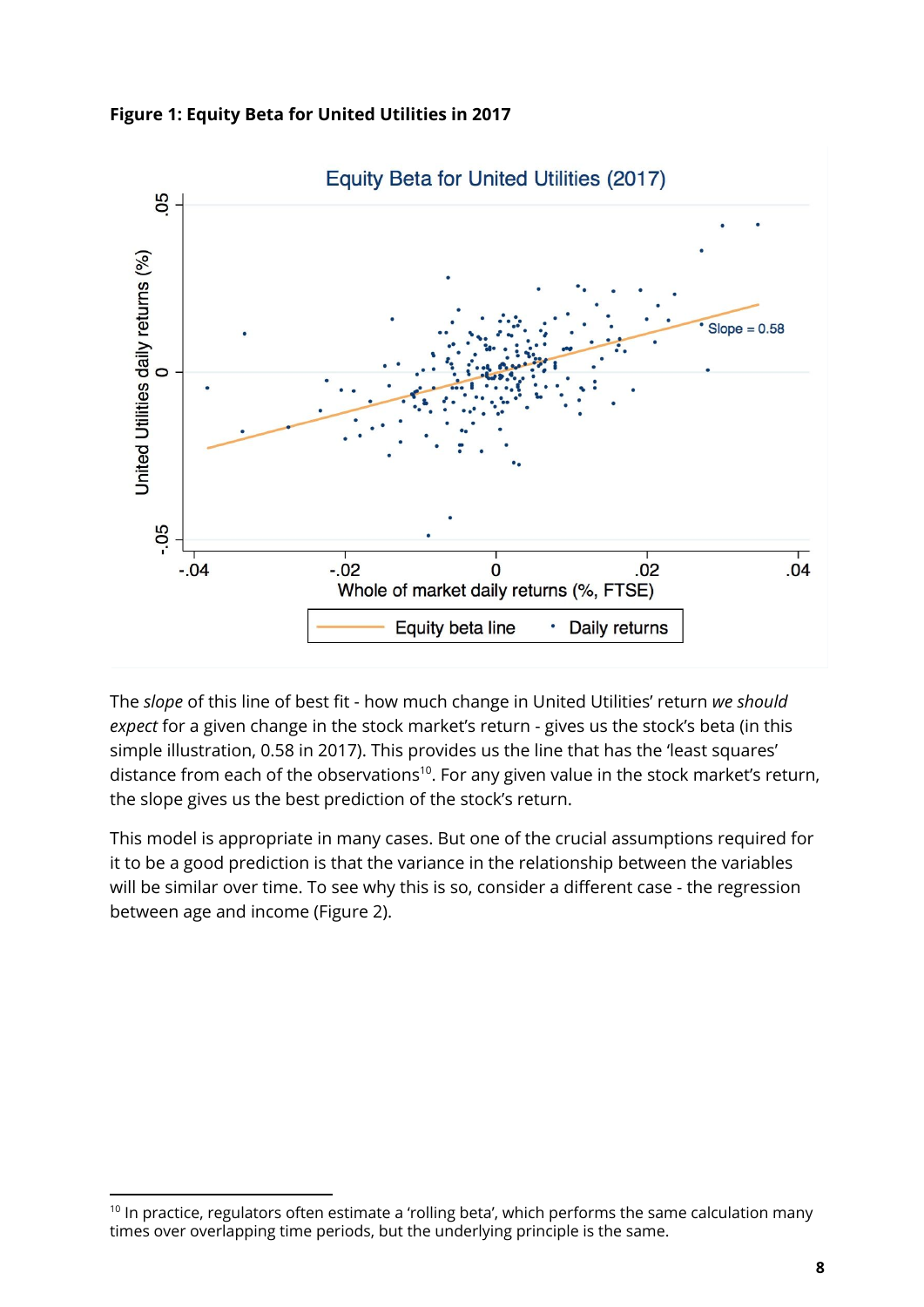



You would expect teenagers to all be earning low, entry-level wages. But as you get older, incomes diverge: some people earn drastically more while others remain on lower wages. The prediction, therefore, gets less good over time: age is a very good predictor of a person's income when you're young; as you become older, it becomes somewhat less so. No statistical model is precisely correct, but the 'error rate' should be consistent over time. In statistical terms, the errors need to be *homoskedastic*. As discussed below, the assumption that they are for these companies is extremely questionable.

#### **The asset beta**

This isn't the final step regulators take in equity beta estimation. Because the level of debt a company has impacts their risks, regulators decompose the observed beta further: the underlying risk of their assets or business (the asset beta), and the risk associated with the amount of debt the company has. The greater the debt, the higher the equity beta tends to be.

Each company decides how much of its business to fund by debt and by equity, trying to find the best combination of cheap financing (debt) and lower risk to cash flows (equity). The proportion of debt financing is known as a company's *gearing*.

<sup>11</sup> From stylised sample of UK Labour Force Survey, January-March 2018.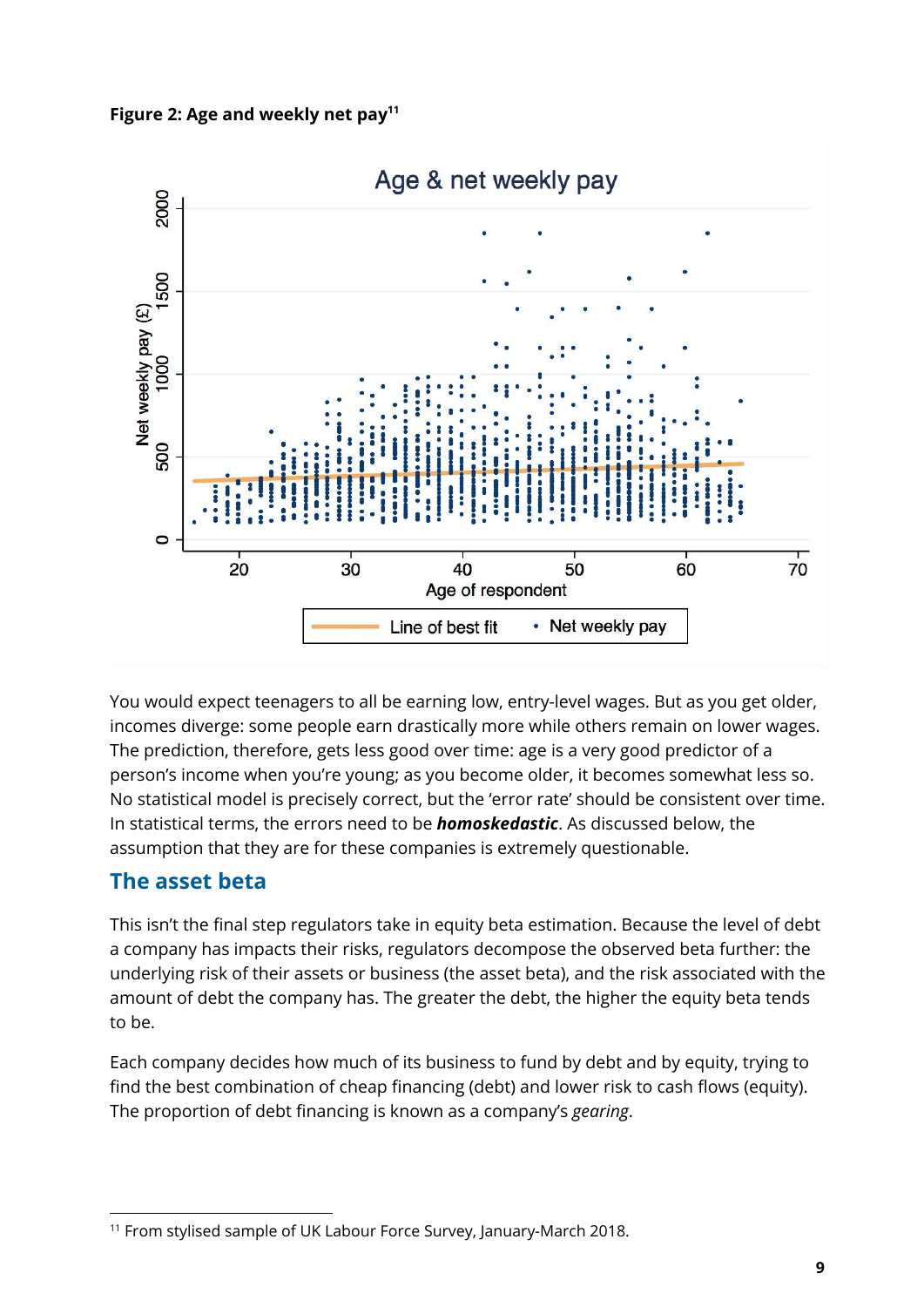Regulators have traditionally left actual capital structures to companies to manage themselves. But debt & equity have different costs so, when setting companies' allowed revenue, they assume a *notional gearing.*

It's worth understanding the purpose behind notional gearing in the first place. Regulators assume a *particular* capital structure for a reason: given debt and equity have different costs, part of determining what the overall costs are involves deciding what the balance between these two should be (at least using their existing methodology).

And there's good reason not to just take the capital costs companies *in fact* have at face value: all other things being equal, shareholders would *prefer* not to take on more debt, as this dilutes their claims on future cash flows and increases risks of default when revenues are low. If regulators just relied on actual capital costs, companies would take on less debt - and this would drive up costs for consumers, given debt is cheaper than equity. There's therefore solid reason to adopt some notional split, to protect from this outcome.

But regulators don't just apply this reasoning to the funding split - they've applied it to the equity beta as well. Regulators have therefore taken the asset beta from the observed *actual* equity beta, and recalculated the notional equity beta that you would see in the market if companies funded themselves in accordance with the notional gearing. Regulators have generally assumed somewhat higher levels of gearing than is used by listed comparator companies, leading to a higher equity beta overall.

As the next section argues, both the methodological approach chosen for beta estimation and re-gearing this estimate to a notional capital structure may be wrong.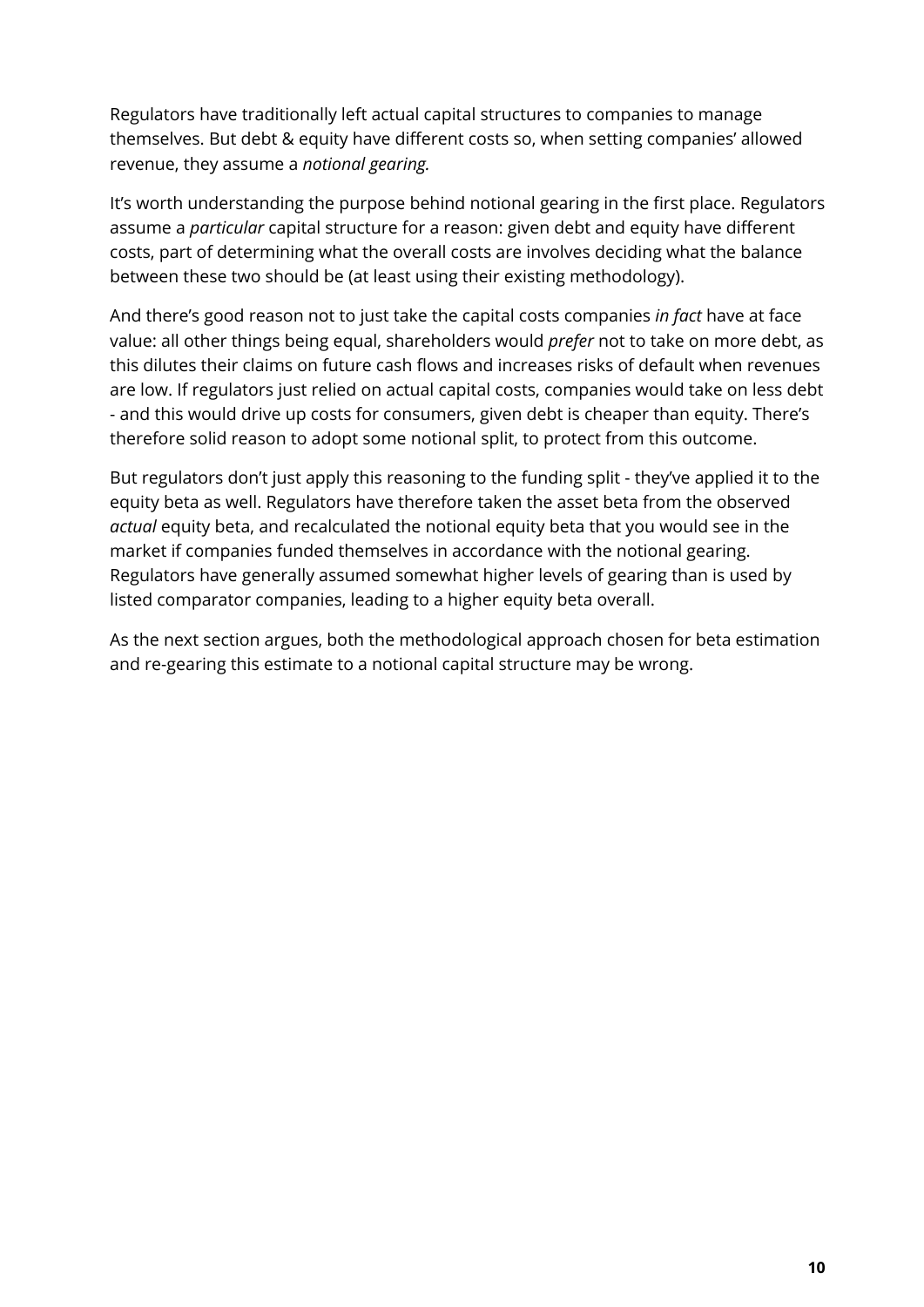### **What regulators get wrong**

The UKRN report is a collaborative attempt by academics and experts to review current regulatory practice for setting the cost of capital for regulated monopolies. It has four principal authors. This section sets out the critique from three of these authors - Mason, Pickford & Wright (hereafter MPW), who conclude that regulators may have erred and that the equity beta should be lower as a result. One author, Burns, dissents from the majority view on beta estimation but agrees that further research is appropriate.

This section sets out the critique from MPW. Firstly, they draw on evidence that the rolling regression model used by regulators is inappropriate for the two 'pure' monopoly stocks listed on the UK stock exchange (Severn Trent & United Utilities), because the assumption that the volatility of these stocks is constant over time doesn't hold.

Financial markets vary in volatility - markets are riskier at some times than others. But MPW point to evidence that shows there is significant variation in volatility for Severn Trent & United Utilities as well and that these changes in volatility do not match the changes in volatility for the whole stock market:

#### *'There is extremely strong evidence of time variation in volatility, particularly at high frequencies.'*

Therefore, if these stocks are good comparators for other utilities, the standard model of beta estimation should not be used. In particular, it means that short-run estimates of the beta are inadvisable, because the frequent changes in variation patterns indicate that they are likely to be poor predictors of future equity betas.

**This is an important result.** It would mean decades of regulatory decisions, covering tens of billions of consumers' money, are econometrically unsafe. As the analysis concludes: *'our results cast strong doubt on the whole approach of using rolling Ordinary Least Squares beta estimation (which has indeed always been known to be difficult to defend econometrically).'*

An alternative approach to beta estimation is also proposed<sup>12</sup>, which MPW argue implies that regulators should take seriously the prospect of lower betas. The approach proposes:

- 1) If using high frequency data, use a model that takes the time varying volatility of returns into account - the Generalised Auto-Regressive Conditional Heteroskedasticity Model, or GARCH (a common approach in financial literature and practice).
- 2) Using a lengthier dataset to estimate the equity beta (going back to 2000). Both regulators and many investors in these businesses have a long horizon - so it makes sense to try and capture the long-run beta for these businesses.

<sup>&</sup>lt;sup>12</sup>Appendix G Beta Estimation for CAPM-WACC at Long Horizons (Stephen Wright and Donald Robertson), Estimating the cost of capital for implementation of price controls by UK Regulators, 2018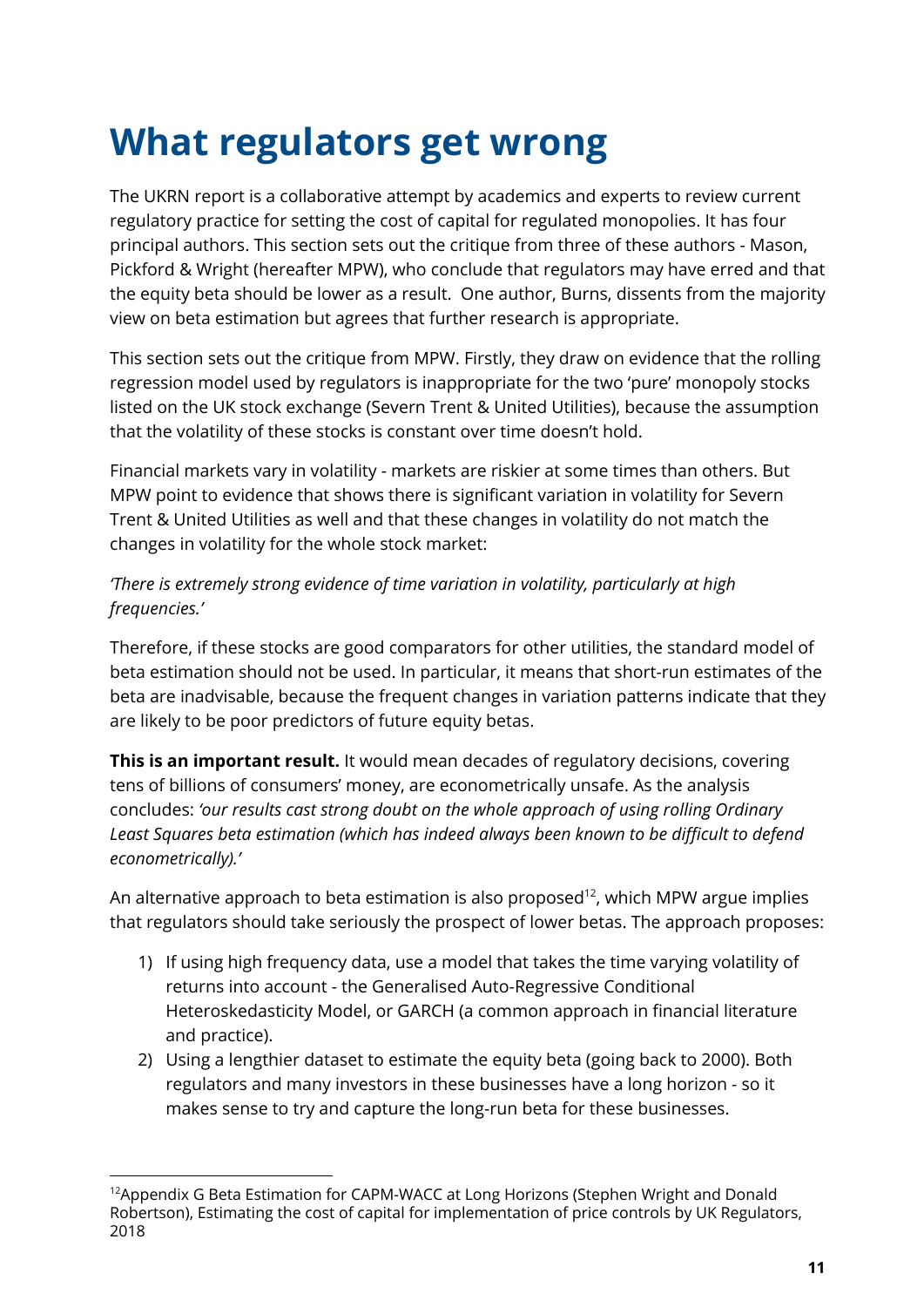3) If using the standard Ordinary Least Squares model, use low frequency data, as the time-varying volatility of returns largely disappear when using quarterly data.

If these adjustments are applied to a longer time period, betas of between 0.3 and 0.5 are derived for Severn Trent & United Utilities, depending on the frequency used.

A summary of the different methods' implications for Severn Trent is shown in Table 1 (adapted from Appendix G: Beta Estimation for CAPM-WACC at Long Horizons; excludes some results). United Utilities' results are highly similar.

| Severn Trent             | <b>GARCH Model</b> | <b>OLS Model</b><br>(full sample) | <b>OLS Model (rolling,</b><br>five-year estimate) |
|--------------------------|--------------------|-----------------------------------|---------------------------------------------------|
| <b>Daily returns</b>     | 0.44               | 0.53                              | 0.67                                              |
| <b>Weekly returns</b>    | 0.36               | 0.46                              | 0.74                                              |
| <b>Monthly returns</b>   | 0.40               | 0.36                              |                                                   |
| <b>Quarterly returns</b> | 0.32               | 0.29                              | 0.2                                               |

**Table 1: Different beta estimates from different methods**

At quarterly returns, all the results are fairly similar, because the time-varying volatility of returns disappears within quarters. When using the full sample of data (to 2000), the beta is significantly lower. Therefore, the more you correct for time-varying volatility and the more you extend the time series, the lower the beta tends to be.

For simplicity's sake, we illustrate the consumer bill impacts below using 0.3 and 0.5 actual beta estimates only.

#### **The case for using observed beta estimates**

MPW also argue that, in contrast with existing regulatory practice, re-gearing to a notional is not justified on the econometric merits and that there is a case for using observed betas. That's because the point of estimating the equity beta is to determine the marginal cost of equity that firms *actually face* - if they are trying to raise capital to finance an increase in investment, it is the beta of their *actual, traded shares* that determine the return on equity. The notional gearing structure never enters into it.

The main challenge this poses is that using the actual equity beta could create perverse incentives to acquire more debt, with companies hoping they can artificially elevate their actual observed beta, and therefore their allowance for it in future price controls.

However, there are reasons to think that the incentive to acquire more debt would be dampened. Firstly, increasing debt reduces shareholders' claim on future cash flows, so increases in debt would be expected to be met by an increase in the cost of equity and/or a reduction in future dividends. Secondly, the marginal cost of debt increases as you take on more of it - particularly as credit ratings come under risk. Thirdly, the suggested methodology estimates the equity beta over the longest sample - so companies would have to have a highly increased debt burden for a long time for it to be plausibly worth it.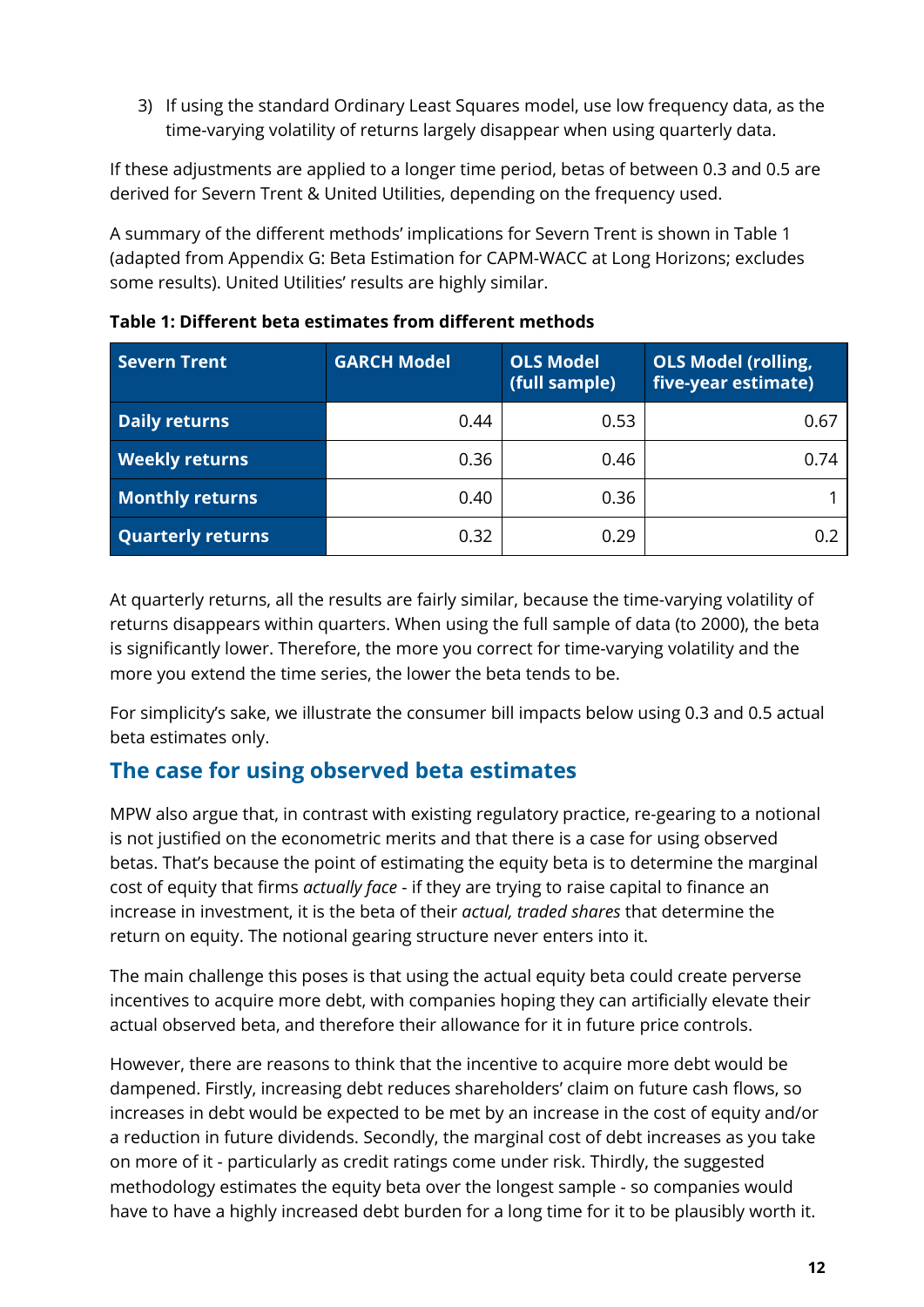Finally, nothing about decisions at this price control binds regulators' hands at future ones. Firms would have to be confident that over-leveraging would be a successful regulatory gaming strategy. But if firms are engaging in gaming that benefits themselves at the expense of consumers, then regulators are free to penalise them at the next price control. We recommend that regulators should never set a beta higher than the observed beta, which would preserve the necessary flexibility to deal with these challenges. Collectively, these factors are adequate protection against the (hypothetical) perverse incentives.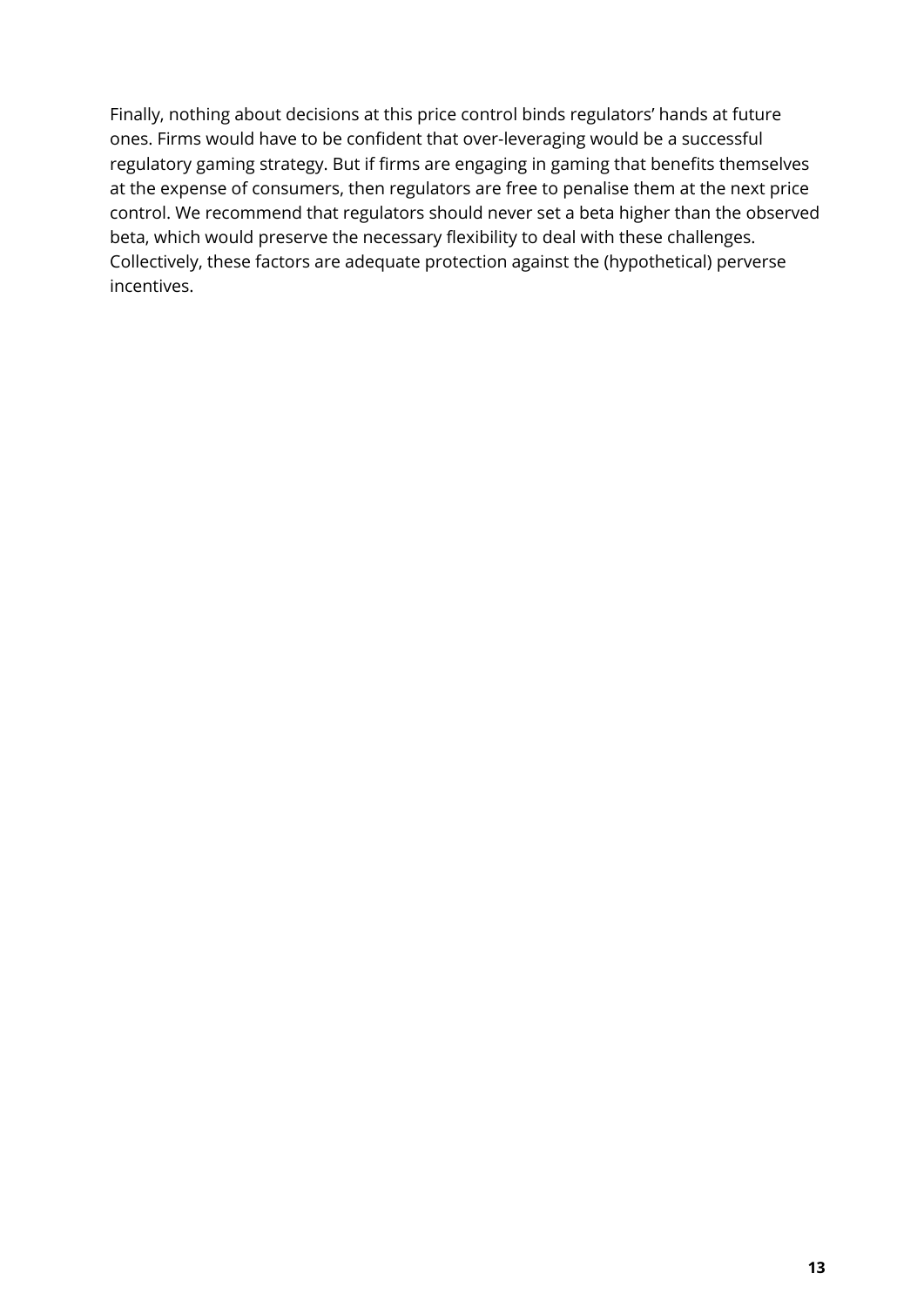# **What does this mean for consumers?**

This matters because of its impact on people's bills: set the equity beta too high and consumers will end up overpaying for the unnecessary profit of investors. To illustrate the impacts of the downward adjustments to the equity beta implied by Mason, Pickford & Wright (MPW), we modeled the reduction in consumers' bills using the analysis of Severn Trent & United Utilities as a reference point.

We modeled two versions of this adjustment:

- **1) Only making the methodological adjustments to raw beta estimation**
- **2) In addition, following their recommendation not to re-lever the beta to notional gearing**

We modeled these adjustments separately because they are separate decisions: the first step should be to estimate the raw betas in a robust fashion, before making a decision about whether notionalisation is appropriate.

To quantify the consumer bill impact of these adjustments we used the following data:

- We took the forecast Regulatory Asset Values (RAV) for each company for the last year of the current price controls, adjusted to today's prices, from Ofgem's Price Control Financial Model. The cumulative annual RAV across businesses is £70bn. We assumed a price control of five years, but held the asset values constant in each year. In practice, this is likely to be a conservative assumption, as companies' RAVs have tended to increase over time.
- To arrive at a share of the RAV funded by equity, we used the gearing figures for the current energy network price controls, also taken from Ofgem's Price Control Financial Model.

We then subtracted the cost of equity returns implied by MPW's lower beta figures from the cost of equity returns implied by the Ofgem mid-point estimate to arrive at the potential consumer bill savings.

#### **Implementing methodological adjustments to beta estimation**

For the purposes of comparison, we used the midpoint of the cost of equity ranges estimated by CEPA, contained in Ofgem's RIIO-2 Draft Framework consultation. The document does not provide an explicit figure for the equity risk premium, so this is calculated by subtracting the risk-free rate from the total market return.

We first modeled the impact of implementing just the methodological adjustments, but re-levering to the notional gearing implied by the current price controls, as accords with current regulatory practice. Because different energy networks have different notional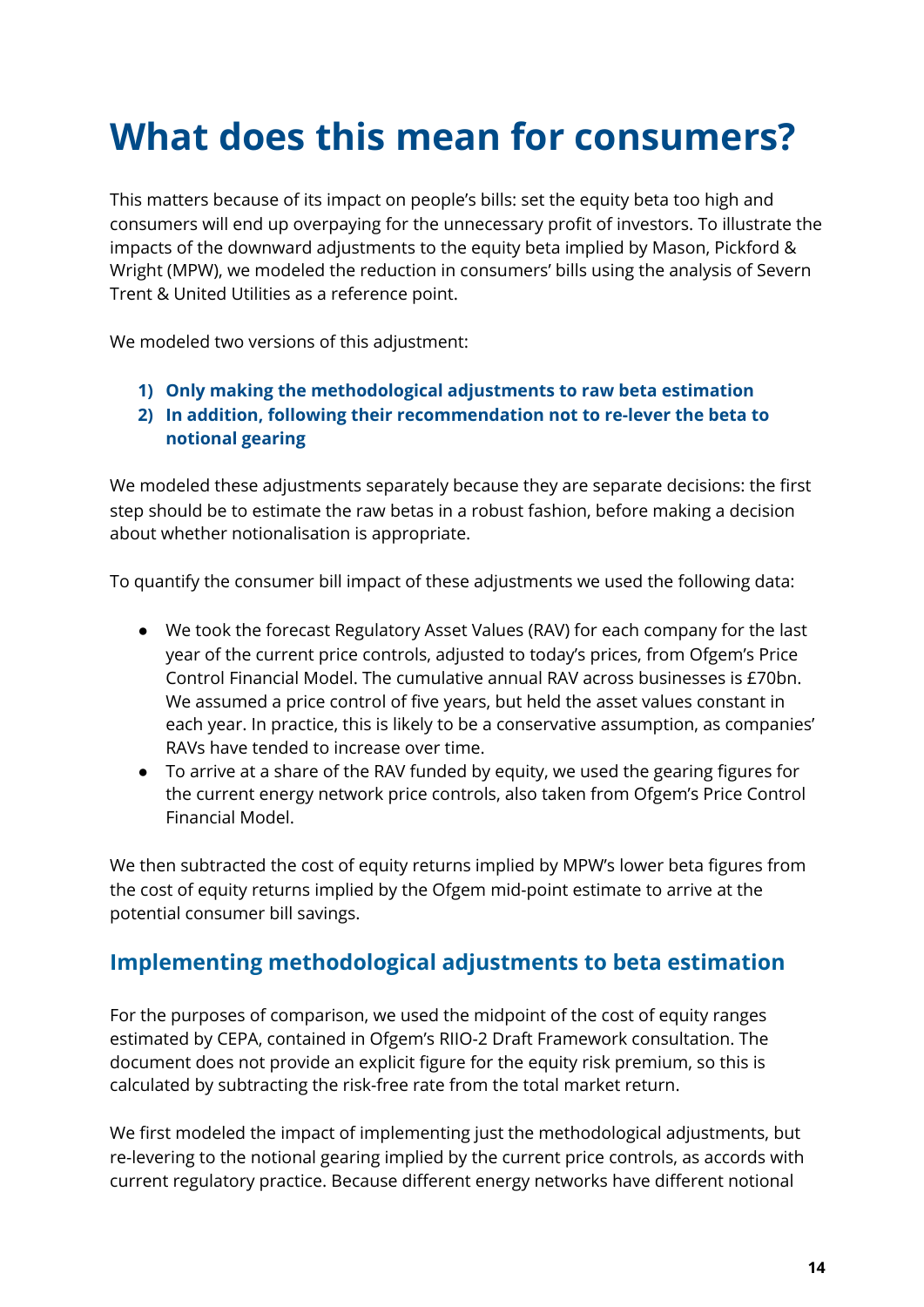gearing, the recalculated beta varies accordingly. The implications on the cost of equity are shown in Table 1.

| <b>Cost of equity component</b>                             | <b>Ofgem mid-point</b><br>estimate | <b>MA (low</b><br>estimate) | <b>MA (high</b><br>estimate) |
|-------------------------------------------------------------|------------------------------------|-----------------------------|------------------------------|
| <b>Risk-free rate</b>                                       | $-1.18%$                           |                             |                              |
| <b>Total Market Return (TMR)</b>                            | 5.75%                              |                             |                              |
| Implied equity risk premium<br>(TMR - risk-free rate)       | 6.93%                              |                             |                              |
| <b>Equity beta (varies according to</b><br>assumed gearing) | 0.75                               | $0.36 - 0.42$               | $0.61 - 0.69$                |
| <b>Real cost of equity</b>                                  | 4%                                 | 1.3%-1.7%                   | 3%-3.6%                      |

**Table 1: Implications of methodological adjustments to beta estimation**

When applied to the asset values, Ofgem's mid-point estimate leads to expected equity returns of £5.3bn. The lower beta range implied by methodological adjustments leads to £2bn while the higher beta range leads to £4.4bn.

In turn, this leads to potential consumer savings of between £0.9bn and £3.3bn over the five year period (compared to Ofgem's current mid point estimate). This is shown in Table 2.

| Table 2: Implications of methodological adjustments to consumers' bills |  |
|-------------------------------------------------------------------------|--|
|-------------------------------------------------------------------------|--|

| <b>Equity returns</b>                     | <b>Ofgem mid-point</b><br>estimate (bn) | <b>MA (low</b><br>estimate, bn) | <b>MA (high</b><br>estimate, bn) |
|-------------------------------------------|-----------------------------------------|---------------------------------|----------------------------------|
| <b>Electricity &amp; Gas Transmission</b> | £2,110                                  | £700                            | £1.575                           |
| <b>Electricity Distribution</b>           | £1,810                                  | £760                            | £1,615                           |
| <b>Gas Distribution</b>                   | £1,380                                  | £580                            | £1,230                           |
| <b>Total</b>                              | £5,300                                  | £2,040                          | £4,420                           |

#### **Implementing methodological adjustments without re-levering**

We next implement both recommendations, including the recommendation not to re-lever the equity beta. This gives the cost of equity estimates arrived at in Table 3.

One thing to note here is that on the low estimates, the real cost of equity falls to such a low figure that it may give financeability concerns regarding companies' cash flow. Partly this indicates the need for further research. But, if further research does indicate that both Ofgem's mid-point estimate for the other elements of the cost of equity is correct and that the beta should be lowered, Ofgem should not be afraid of following the econometric evidence. A separate assessment on financeability should then be made.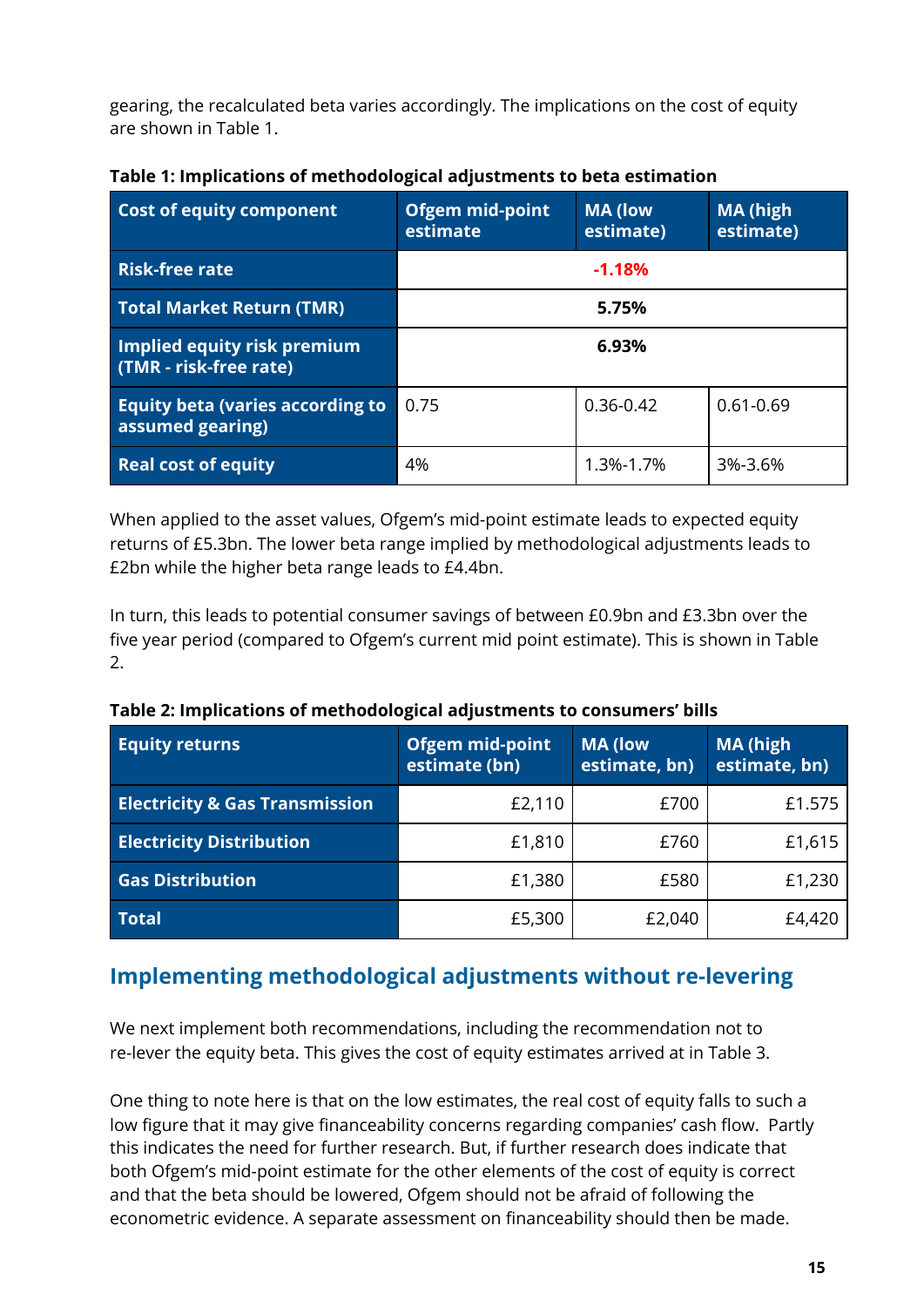| <b>Cost of equity component</b>                              | Ofgem mid-point<br>estimate | <b>MA (low</b><br>estimate) | <b>MA (high</b><br>estimate) |
|--------------------------------------------------------------|-----------------------------|-----------------------------|------------------------------|
| <b>Risk-free rate</b>                                        | $-1.18%$                    |                             |                              |
| <b>Total Market Return (TMR)</b>                             | 5.75%                       |                             |                              |
| <b>Implied equity risk premium</b><br>(TMR - risk-free rate) | 6.93%                       |                             |                              |
| <b>Equity beta</b>                                           | 0.75                        | 0.3                         | 0.5                          |
| <b>Real cost of equity</b>                                   | 4%                          | 1%                          | 2.3%                         |

#### **Table 3: Implementing methodological adjustments without re-levering**

As above, when applied to the asset values, Ofgem's mid-point estimate leads to expected equity returns of £5.3bn. The lower beta range implied by methodological adjustments leads to £1.2bn while the higher beta range leads to £3bn.

In turn, this leads to potential consumer savings of of between £2.3bn and £4.1bn over the five year period (compared to Ofgem's current mid point estimate), as shown in Table 4.

#### **Table 4: Impact of methodological assumptions without re-levering on consumers' bills**

| <b>Equity risk premium returns</b>        | <b>Ofgem mid-point</b><br>estimate (bn) | <b>MPW (low</b><br>estimate, bn)) | <b>MPW</b> (high<br>estimate, bn)) |
|-------------------------------------------|-----------------------------------------|-----------------------------------|------------------------------------|
| <b>Electricity &amp; Gas Transmission</b> | £2,110                                  | £470                              | £1,190                             |
| <b>Electricity Distribution</b>           | £1,810                                  | £400                              | £1,020                             |
| <b>Gas Distribution</b>                   | £1,380                                  | £310                              | £780                               |
| <b>Total</b>                              | £5,300                                  | £1,180                            | £2,990                             |

Ultimately, whichever approach ultimately proves correct, the sums are considerable - in the lowest case, £0.9bn and in the highest £4.1bn. This is in a context where regulators have consistently over-estimated the cost of capital over many years. These mistakes have been highly regressive: energy consumption is very flat by income, so these costs will hit poorer people hardest as a proportion of their income. Getting this right in future could make a big impact for those who have the hardest time making ends meet.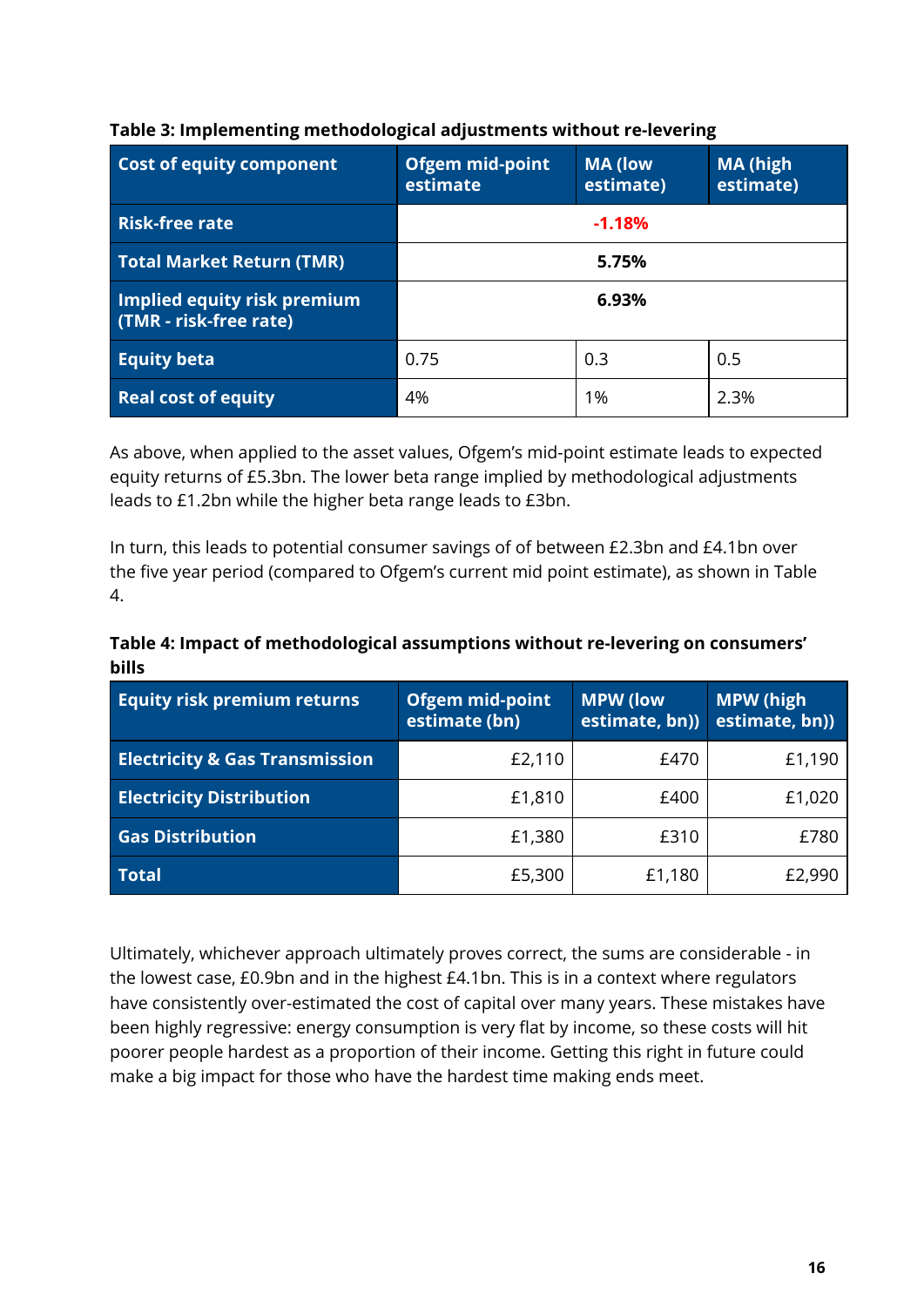### **Recommendations**

Subject to satisfactory further research, we recommend adopting the alternative approach outlined in the UK Regulators Network cost of capital investigation, as it forms the best available evidence on the subject. However, there are outstanding questions to answer - and these questions deserve full and prompt analysis and the case for using raw betas estimated via the alternative methodology seems strong.

Such research is feasible before the next round of price controls begins and could have a significant, material impact on consumers' bills. In particular, as it is in the process of deciding its cost of capital methodology for energy networks, Ofgem should ensure it has robust answers on the following issues:

- 1) The analysis should be extended beyond the two pure play utilities, Severn Trent and United Utilities - both water utilities. In the past it has been argued that energy networks face higher overall risks (though we are unconvinced that this can in fact be justified by the data). This analysis should be extended to all listed utility companies and potentially include international comparators where appropriate.
- 2) Further empirical work should be done to estimate the appropriateness of the GARCH model and/or the use of the OLS model at lower frequencies where time-varying volatility in returns is not present. As the UKRN report argues, *'a wider set of variants of the GARCH model [should be examined]...using Monte Carlo simulation analysis to test how well each specific GARCH model actually estimates the unconditional betas for each stock'.*
- 3) Compelling evidence is offered that volatility of the pure play utilities varies over time for high frequency data (i.e. they are heteroskedastic), indicating the OLS model is inappropriate. Regulators should consider whether continued employment of the standard OLS model for daily data can be econometrically justified and what frequency of data and time series should be used.
- 4) The results we present here assume a debt beta of zero, which is consistent with existing beta estimation practices. However, the alternative approach indicates that, for lower frequency data, the debt beta may be higher than zero. Further work should be done to examine whether this is the case and if it has a material impact on estimation.
- 5) MPW argues that the re-gearing of the equity beta to its notional value cannot be justified econometrically. Further research should be done to consider, and if possible measure, the extent to which the reduced equity costs associated with using an observed beta is offset by the negative incentives it could give companies regarding their capital structure.